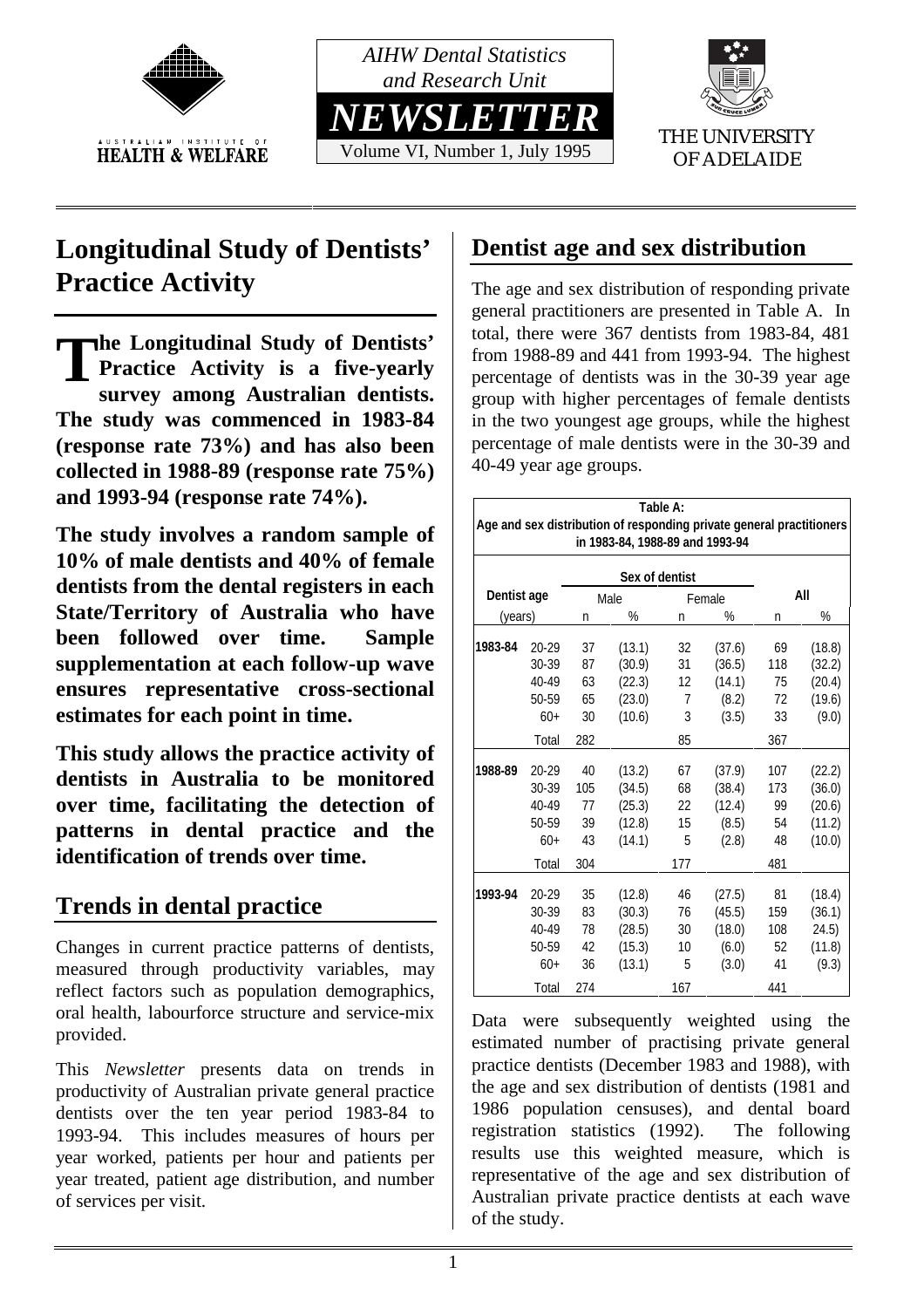## **Practice productivity: historical trends**

Trends in practice productivity (presented in Table B) have shown decreased hours per year worked between 1960-61 and 1974-75, with a plateau to 1982-83, while annual productivity (patient visits per year) has shown a 23.3 per cent decline from 1960-61 to 1982-83.

Explanations for these trends have included historical moves in the labourforce towards shorter working weeks, and specific changes within general practice related to increased length of appointment times.

| Table B:<br>Practice productivity by year for non-salaried dentists |                          |                                   |                     |  |  |  |
|---------------------------------------------------------------------|--------------------------|-----------------------------------|---------------------|--|--|--|
| Year                                                                | <b>Hours</b><br>per year | <b>Patient visits</b><br>per year | Appointment<br>time |  |  |  |
| 1960-61                                                             | 1947                     | 4257                              | 23.7                |  |  |  |
| 1965-66                                                             | 1873                     | 4423                              | 22.4                |  |  |  |
| 1970-71                                                             | 1851                     | 4276                              | 23.0                |  |  |  |
| 1974-75                                                             | 1796                     | 4071                              | 23.1                |  |  |  |
| 1977-78                                                             | 1754                     | 3647                              | 25.1                |  |  |  |
| 1982-83                                                             | 1801                     | 3267                              | 33.1                |  |  |  |

Data sources: Barnard PD. *Australian Dental Practice Surveys 1961- 75*. Sydney: ADA, 1977.

> Barnard PD. *Australian Dental Practice Survey 1977- 1978*. Sydney: ADA, 1981.

> Barnard PD. Dental Practice Survey 1982/1983. *ADA News Bulletin*, 1985;111:7-12.

### **Dentists' practice activity 1983-84 to 1993-94**

#### **Measures of productivity**

In this study practice productivity was measured through dentists' providing estimates of their current practice activity for a range of variables. These were used to calculate the main measure of productivity, namely patient visits per year. The approach is outlined in Table C below:



#### **Time devoted to work**

Figure 1 shows mean hours per year devoted to work by year for the period 1983-84 to 1993-94. There was no change in annual time worked by dentists across this period.



### **Productivity**

Patients per hour treated are presented in Figure 2 by year of study. This measure of hourly productivity declined across the ten year period.

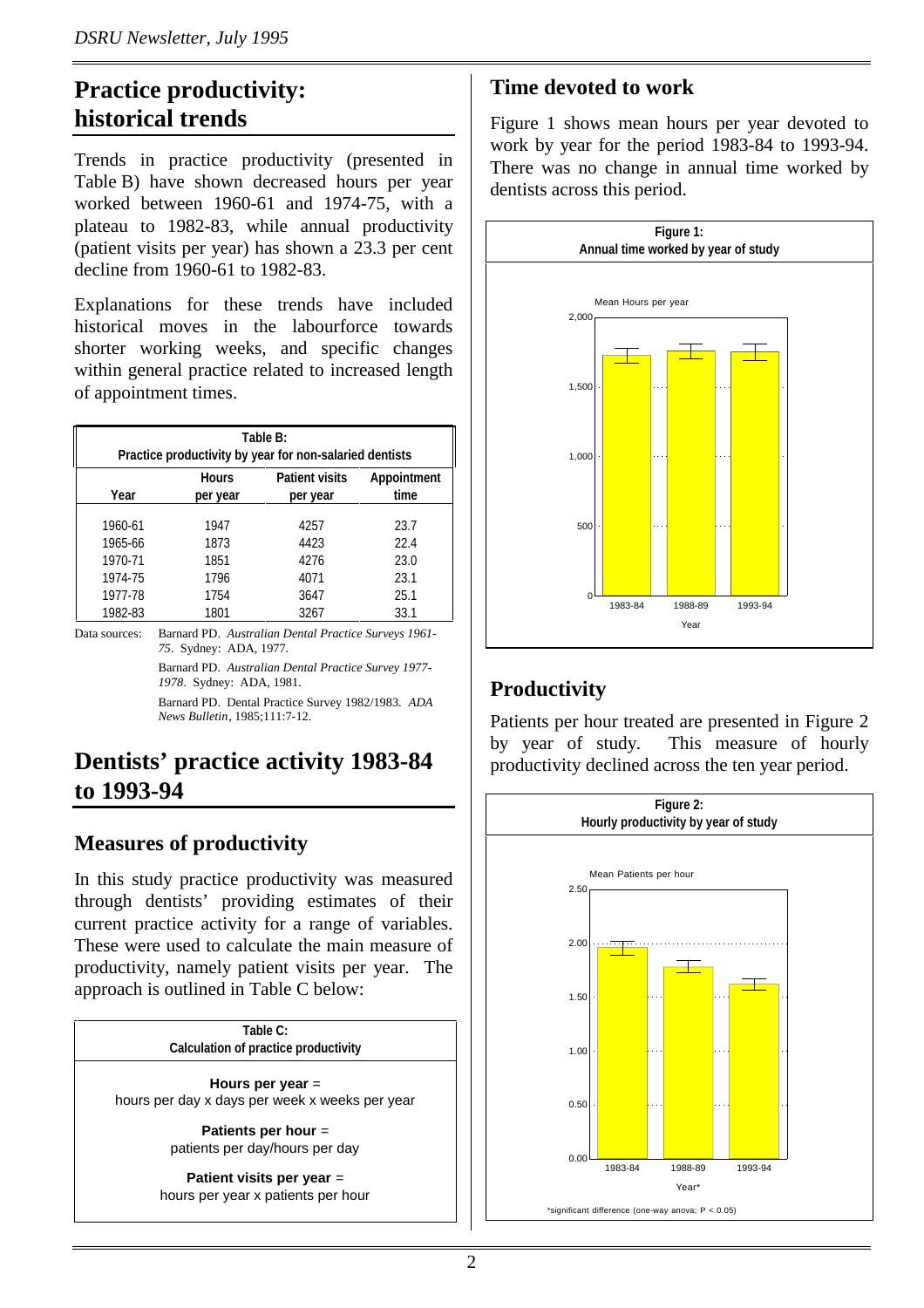Annual productivity, measured as patient visits per year, is presented in Figure 3 by year of study. This annual measure of productivity was calculated by multiplying hours per year worked by patients per hour treated for each dentist. Annual productivity declined across the ten year study period.



These findings are consistent with historical trends for time devoted to work and productivity (presented in Table B). Annual time worked has remained stable between 1700 and 1800 hours per year since the mid-1970s, while patient visits per year have declined since the 1960s.

Between 1983-84 and 1993-94 this drop in annual productivity can be directly related to the decrease in the number of patients treated per hour. This decline in hourly productivity may be a continuation of the historical trend towards increased length of appointment time which emerged during the 1970s and early 1980s.

#### **Measures of service provision**

In addition to estimates of time devoted to work and practice productivity, other measures of dentists' practice activity were collected. Dentists provided a one day log of services provided and characteristics of patients treated, such as age, from a self-selected typical practice day.

These service log data provide the measures of the age distribution of patients treated and the services provided per visit by year of study which are presented in the following sections.

#### **Patient age distribution**

Figure 4 presents the proportion of patient age groups treated by private general practitioners by year of study. At all three times, the 25-44 year age group comprised the highest proportion of patients treated.

Trends were evident in the proportion of patients by age group by year, with decreased proportions of younger patients (aged 12-17 and 18-24 years) and increased proportions of older patients (aged 45-64 and 65+ years).



### **Services provided per visit**

Figure 5 shows the total number of services provided per visit by year of study. The number of services per visit increased across the ten year study period.

This increase was made up of increased numbers of services per visit in the areas of diagnostic, preventive, endodontic, crown and bridge, and general/miscellaneous services (as defined by the ADA *Schedule of Dental Services*).